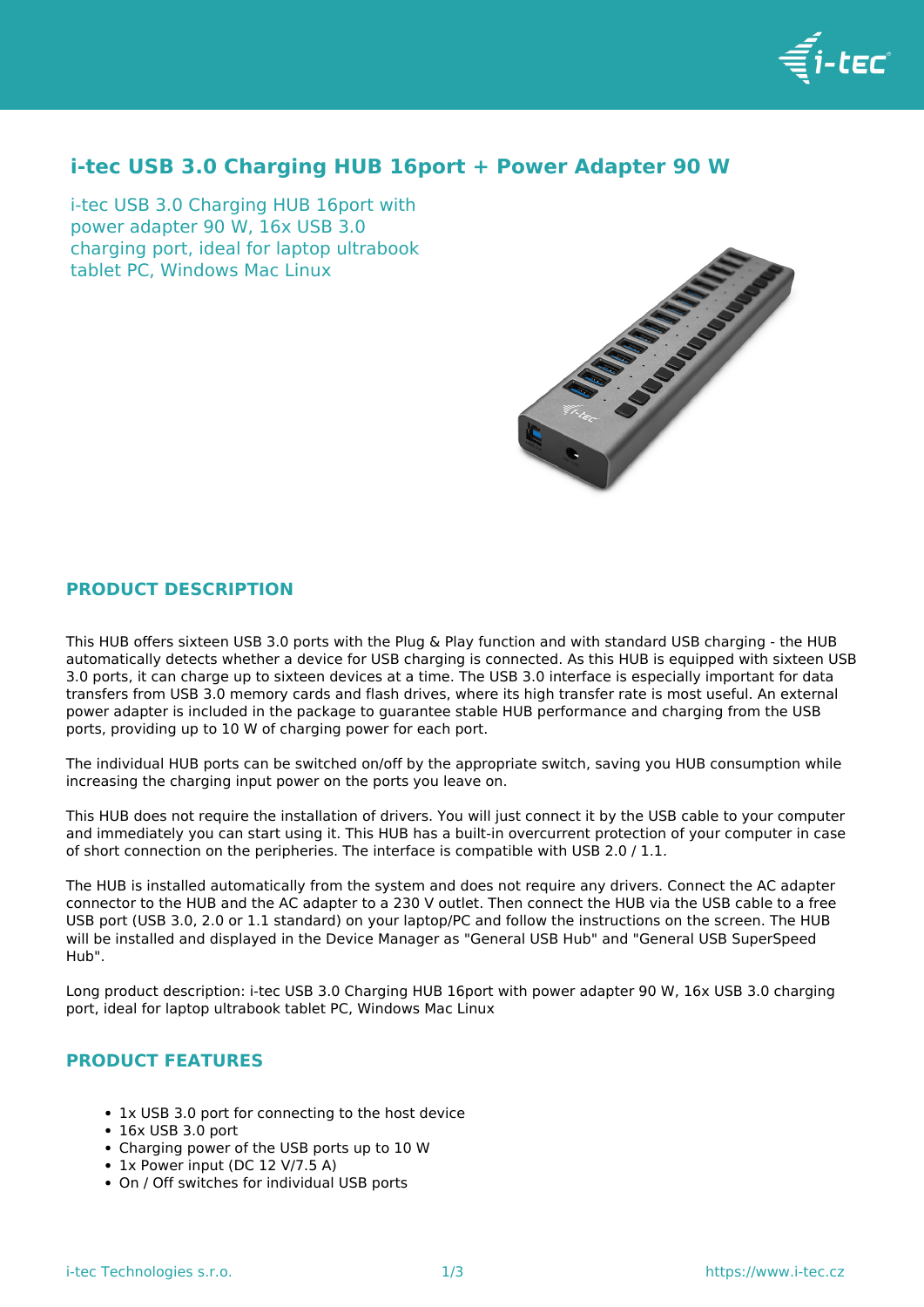

- LED indicators
- USB 3.0 cable from type A to type B (100 cm)
- Surge and overcurrent protection
- OS: Windows XP / Vista / 7 / 8 / 8.1 /10, macOS X, Linux, Chrome OS
- Product Dimensions: 226 x 53 x 24 mm
- Product Weight: 250 g
- Package Dimensions: 246 x 122 x 66 mm
- Package Weight: 884 g

### **SYSTEM REQUIREMENTS**

Hardware Requirements:

Device with an available USB-A port

#### Operating System:

• Windows XP / Vista / 7 / 8 / 8.1 /10, macOS X, Linux, Chrome OS

## **SPECIFICATION**

| <b>Part Number</b>         | <b>Product Description &amp; EAN</b>                                                |
|----------------------------|-------------------------------------------------------------------------------------|
| U3CHARGEHUB16              | i-tec USB 3.0 Charging HUB 16port + Power Adapter 90 W<br>EAN: 8595611702969        |
| U3CHARGEHUB16UK            | i-tec USB 3.0 Charging HUB 16port + Power Adapter 90 W<br>EAN: 8595611702983        |
| <b>Hardware</b>            |                                                                                     |
| Bus type                   | $USB-3.0$                                                                           |
| <b>Ports/Connectors</b>    |                                                                                     |
| USB 3.0 TYPE A             | 16                                                                                  |
| DC POWER ADAPTER JACK      | $\mathbf{1}$                                                                        |
| <b>System Requirements</b> |                                                                                     |
| Hardware                   | Hardware Requirements: Device with an available USB-A port                          |
| Operating system           | Windows XP / Vista / 7 / 8 / 8.1 / 10<br>macOS X<br>Linux<br>Chrome OS R51 or later |
| <b>Power Supply</b>        |                                                                                     |
| Input Current              | 2A                                                                                  |
| Input Voltage              | AC 100-240 V                                                                        |
| Output Current             | 7.5 A                                                                               |
| Output Voltage             | <b>DC 12 V</b>                                                                      |
| Power Output               | 1 port max 10 W, HUB max 90 W                                                       |
| <b>Other features</b>      |                                                                                     |
| Colour                     | Space Grey                                                                          |
| <b>Housing Material</b>    | Aluminium                                                                           |